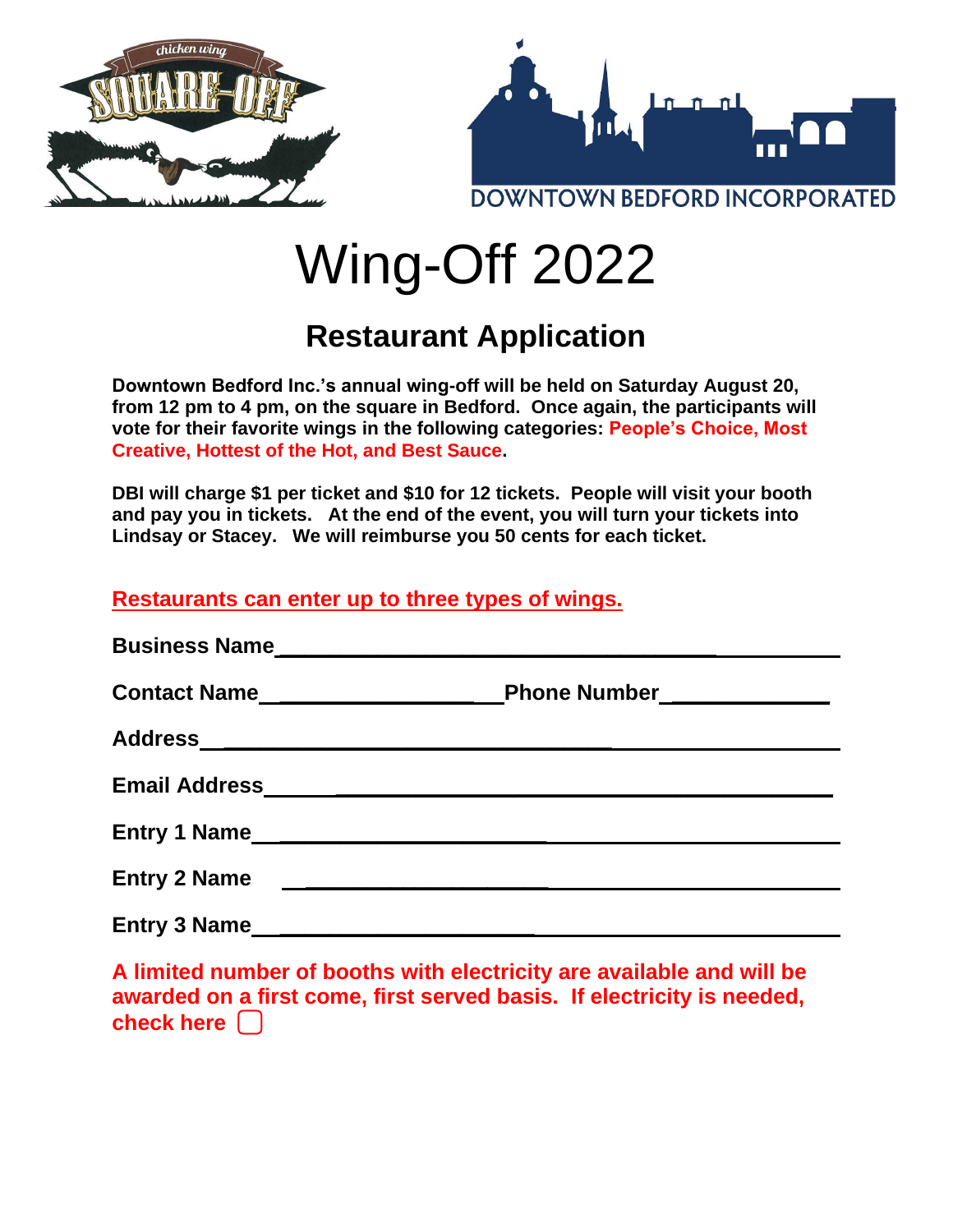## **Wing Off Restaurant Guidelines**

**1. All restaurants must submit a signed waiver with their application.**

**2. All restaurants must provide personnel to serve the entry.**

**3. Please plan on keeping all entries hot or cold depending on the entry.**

**4. Please bring all necessary equipment for maintaining and serving the entry (ie. warming dishes, napkins, serving plates, etc.)**

**5. Restaurants need to provide their own tent, tables, etc. We are providing the space.**

**6. Restaurants need to provide all signage for your tables. You may distribute marketing information or menus. Use this opportunity as a marketing tool for yourself.**